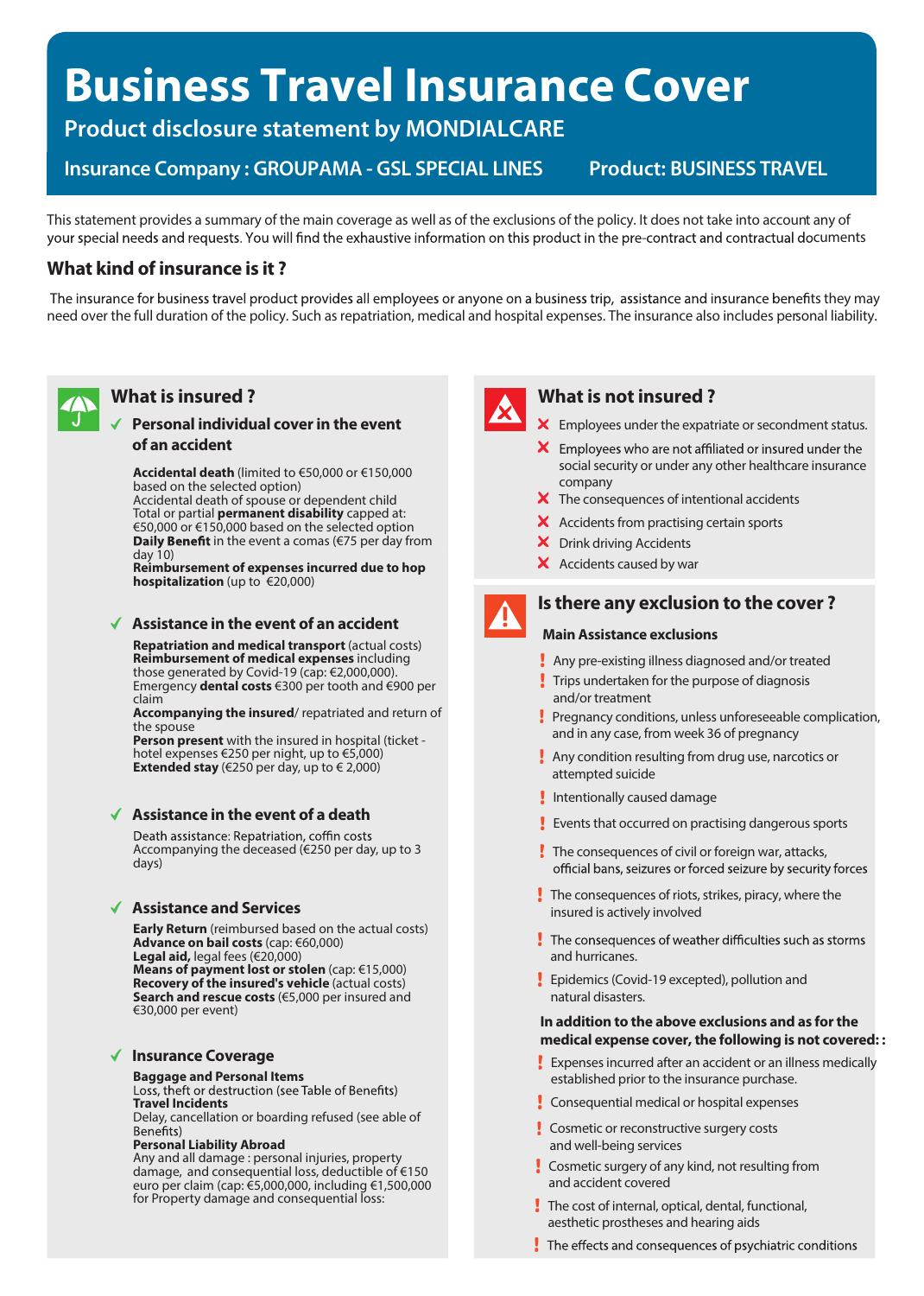

#### **Is there any exclusion to the cover ?**

#### **Exclusions to the Baggage Cover**

- Damage resulting from the decision of a public or governmental authority
- Damage resulting from the proper defect of the insured item, its natural wear and tear or its depreciation
- **Cash, checkbooks, magnetic or credit cards, transport tickets...**
- **Musical instruments, works of art...**
- The means of transport and sports equipment of all kinds.
- Glasses, contact lenses, prosthetics and equipment of any kind.
- Stolen luggage, belongings and personal items left unattended
- Theft committed by employees in the performance of their duties.
- Stolen jewelry where they were not placed in a safe.
- The consequences of willful misconduct of individuals insured under this Policy.
- **Damage or loss caused by war.**
- Damage or loss caused by a natural disaster.

#### **Exclusion to the Personal Liability:**

- $\frac{1}{2}$  The damage caused by war.
- Damage or loss caused by a natural disaster.
- The consequences of asbestos or lead used in buildings.
- **Punitive or deterrent damages**
- **Damage from Pollution**
- Damage of the nature of those referred to in Article l. 211-1 of the Insurance code on the compulsory Car Insurance
- Damage and consequential loss caused by a fire, explosion or water damage that originated in the building owned, rented or occupied by the Insured.
- Thefts committed in buildings mentioned inf the previous exclusion
- Property damage (other than those referred to in the two previous exclusions) and consequential damage caused to property under the care of, used by or deposited to the Insured.
- The consequences of air, sea, river or lake navigation with craft owned, under the care of or used by the Insured.
- Damage caused by weapons and their ammunition whose possession is prohibited and owned, held by the Insured with no prefectoral authorisation.
- **Damage set to be legally insured and resulting from hunting.**
- Damage caused by non-domestic animals.
- $\blacksquare$  Damage caused by first-class and second-class dogs.

#### **Accident and illness established prior to booking the ticket.**

- Suicide, suicide attempt
- Intoxication or use of narcotics or drugs not prescribed by a qualified medical authority.
- **Psychological or psychiatric disorders.**
- Pregnancy, whether normal or pathological, delivery and childbirth.
- The consequences of willful misconduct of individuals insured under this Policy.
- Strike or embargo.
- Breakdown of the intended means of transport.
- Delay or removal of another means of transportation intended to the airport.
- Non provision, regardless of the reason, of a document required to take the intended means of transport.
- Any decision made by the carrier or tour operator.



#### **Where am I covered ?**

- $\checkmark$  Coverage under this Policy applies worldwide, exclusively for business trips or business assignments carried out by the Insured on behalf of the Policyholder.
- $\checkmark$  Coverage will be effective from when the Insured leaves his/her home or place of work and will end upon his/her return to the first of workplace or home. Coverage applies 24 hours a day for this whole period.
- ◆ Coverage will still apply to insured persons extending their trip for private purposes and for a maximum period of fifteen days